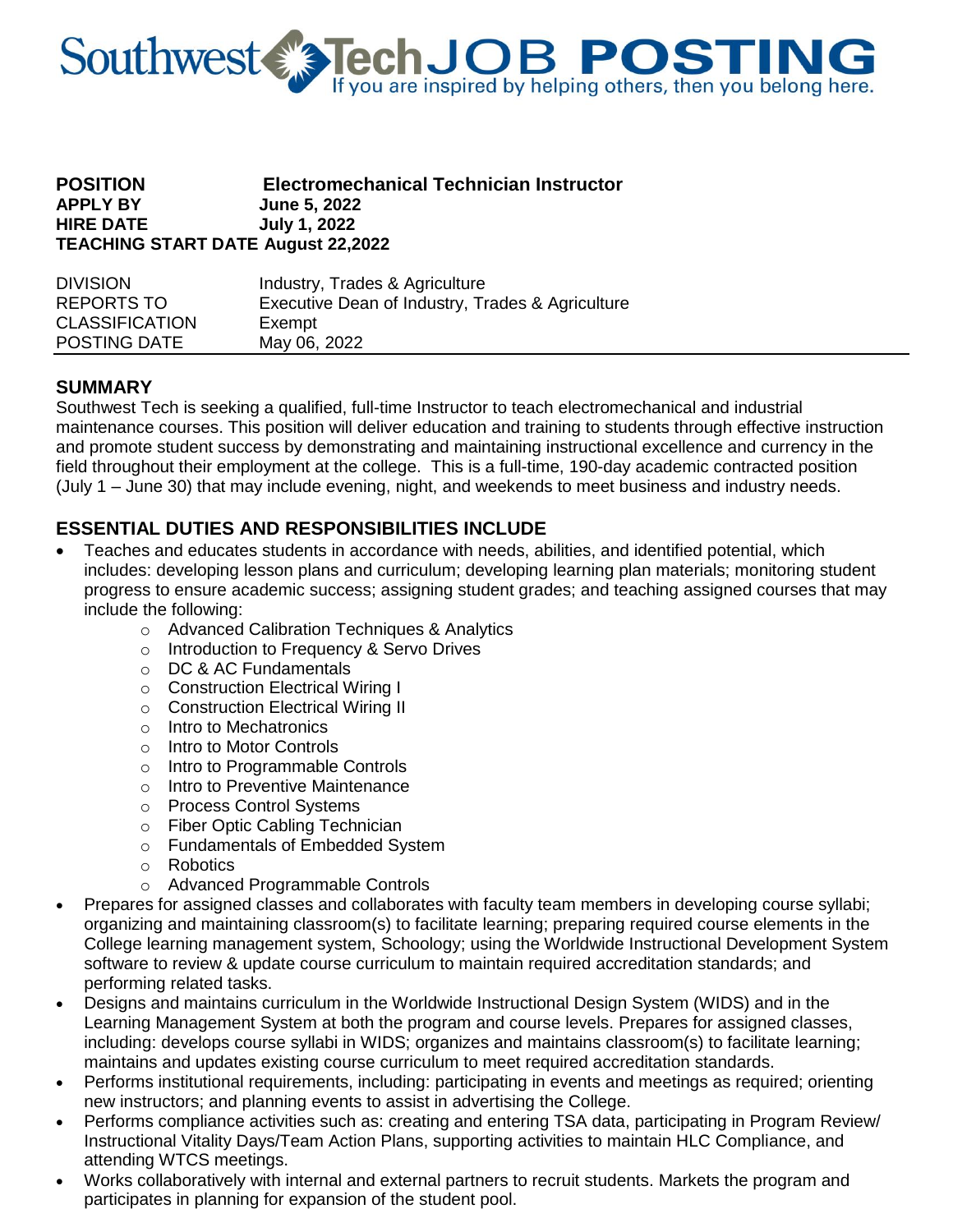## **2 Electromechanical Technician Instructor**

- Encourages student inclusion and engagement by incorporating student involvement in course and program planning.
- Pursue and maintain appropriate certifications, qualifications, and licensure to maintain a high level of technical competency. Professional development and teaching coaching are available.
- Perform other related duties as assigned.

# **EDUCATION, TRAINING, AND EXPERIENCE Required**

- Two-year associate degree in Electromechanical Technology or related field PLUS minimum 5.5 years of related work experience.
- Skilled in the knowledge and use of the current National Electric Code.
- Thorough knowledge of electricity, including motors and controls, transformers, PLCs, 3 phase power systems and reliability maintenance.
- Verifiable appropriate occupational experience in manufacturing plant industrial electromechanical maintenance.
- Must possess a valid driver's license.

# **EDUCATION, TRAINING, AND EXPERIENCE Preferred**

- Bachelor's degree in related field or equivalent of seven years as an apprentice or journeyman (electrician or maintenance/millwright in Wisconsin) PLUS 2 years of related work experience or appropriate occupational experience in manufacturing plant electromechanical maintenance preferred.
- Experience in industrial instrumentation and controls.
- Established credibility as an expert in the field preferred.
- Certified to teach OSHA Arc Flash and NFPA70E preferred.
- OSHA 10-30 certification preferred.
- Teaching/presentation experience preferred.
- Computer knowledge of Microsoft Office, email, and internet.

## **KNOWLEDGE**

- Currency in electromechanical and industrial maintenance
- Experience facilitating instruction using an online learning management system (LMS) preferred
- Knowledge and application of modern computer software and hardware (MS Word and PowerPoint), email, and internet experience
- Applicable laws, rules, and regulations
- Teaching methods and principles
- Budget principles

## **SKILLS**

- Dedication to facilitating student mastery of course and program learning outcomes
- Ability to work effectively in a team-based, quality environment
- Ability to communicate well, both orally and in writing
- Ability to create and sustain a respectful and inclusive learning environment
- Ability to work effectively with students, advisory committee members, and college staff
- Curriculum development and classroom management
- Technological expertise and dedication to continued growth

## **PHYSICAL REQUIREMENTS**

Position requires: stooping, reaching, standing, walking, talking, hearing, and seeing; lifting up to 75 pounds on a regular basis.

## **APPLICATIONS**

Internal and External applicants complete and submit the online employment application at **[www.swtc.edu/jobsatswtc](https://www.swtc.edu/about/job-opportunities)**